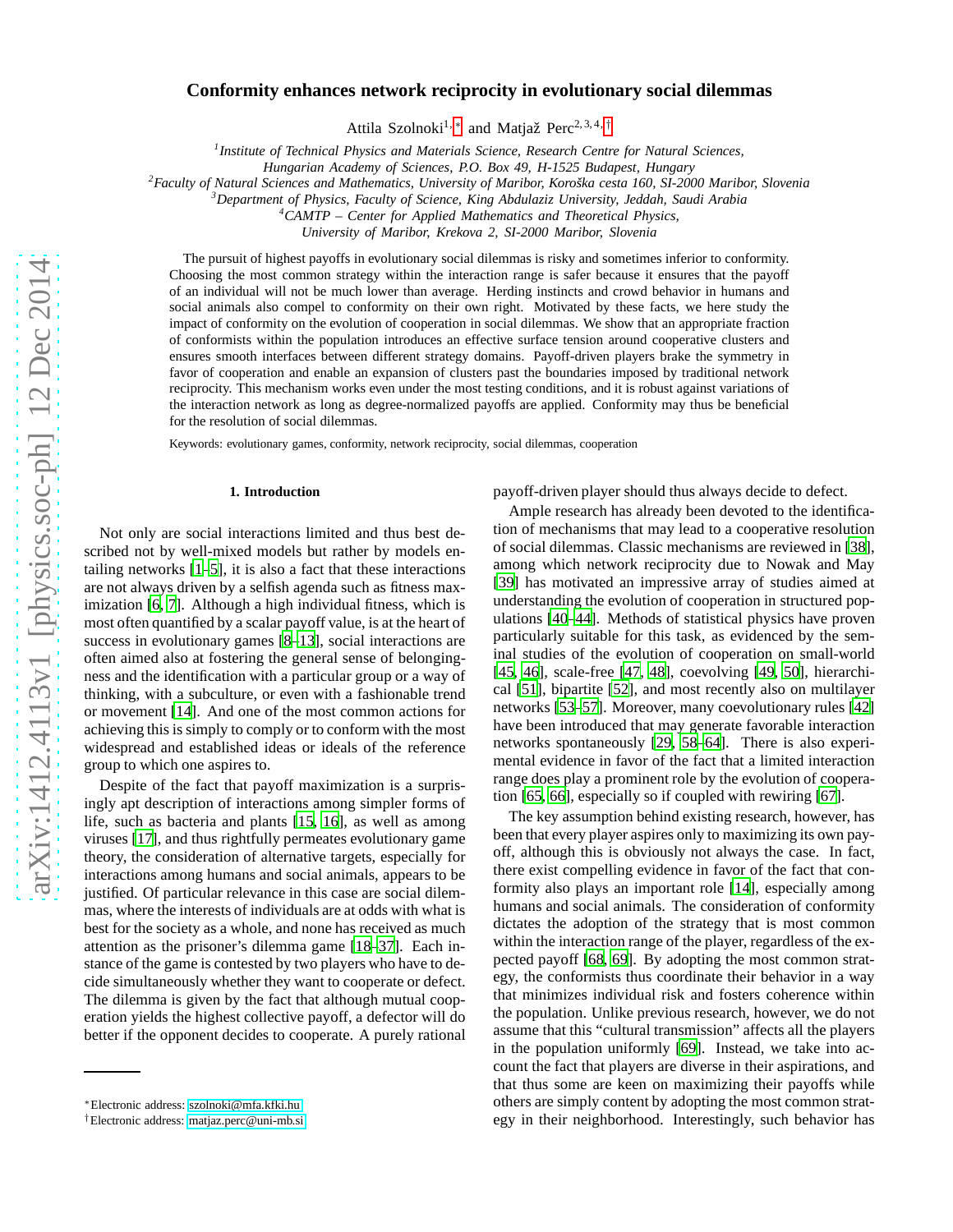recently also been observed in the realm of an economic experiment involving the public goods game with institutionalized incentives [\[70\]](#page-7-6).

The question that we therefore wish to address in the continuation is: What is the impact of conformity-driven players on the evolution of cooperation in evolutionary social dilemmas? In particular also, what role does the fraction of conformity-driven players within a population play? One may expect that conformity-driven players will push the system towards neutral evolution, especially when they represent the majority of the population. But interestingly, this is not always the case. In what follows, we will show that the introduction of conformists to the prisoner's dilemma game enhances network reciprocity, and thus favors the evolution of cooperation. In particular, we will demonstrate how conformitydriven players introduce spontaneous flocking of cooperators into compact clusters with smooth interfaces separating them from defectors. Furthermore, we will elaborate on the responsible microscopic mechanisms, and we will also test the robustness of our observations. Taken together, we will provide firm evidence in support of conformity-enhanced network reciprocity and show how conformists may be beneficial for the resolution of social dilemmas. First, however, we proceed with presenting the details of the mathematical model.

#### **2. Evolutionary games with conformists**

We study evolutionary social dilemmas on the square lattice and the Barabási-Albert scale-free network, each with an average degree  $k = 4$  and size N. For the generation of the scale-free network, we implement the standard growth and preferential attachment algorithm [\[71\]](#page-7-7). Accordingly, starting from a small number of vertices ( $m_0 = 3$ ), a new node with  $m = 2$  edges is connected to an existing node x with probability  $\Pi(k_x)=k_x/\sum_y k_y,$  where  $k_x$  denotes the degree of node  $x$ . This growth and preferential attachment scheme yields a network with an average degree  $k_{av} = 2m$ , and a power-law degree distribution with the slope of the line equaling  $\approx -3$  on a double-logarithmic scale. The two considered networks are representative for the simplest homogeneous and the strongly heterogeneous interaction topology.

Each player is initially designated either as cooperator  $(C)$ or defector  $(D)$  with equal probability, and each instance of the game involves a pairwise interaction where mutual cooperation yields the reward R, mutual defection leads to punishment P, and the mixed choice gives the cooperator the sucker's payoff  $S$  and the defector the temptation  $T$ . We predominantly consider the weak prisoner's dilemma, such that  $T > 1$ ,  $R = 1$  and  $P = S = 0$ , but we also consider the true prisoner's dilemma in the form of the donation game, where  $T = 1 + b$ ,  $R = 1$ ,  $P = 0$  and  $S = -b$ .

We simulate the evolutionary process in accordance with the standard Monte Carlo simulation procedure comprising the following elementary steps. First, according to the random sequential update protocol, a randomly selected player  $x$ acquires its payoff  $\Pi_x$  by playing the game with all its neighbors. Next, player  $x$  randomly chooses one neighbor  $y$ , who

then also acquires its payoff  $\Pi_y$  in the same way as previously player  $x$ . Once both players acquire their payoffs, then player x adopts the strategy  $s_y$  from player y with a probability determined by the Fermi function

<span id="page-1-0"></span>
$$
\Gamma(\Pi_x - \Pi_y) = \frac{1}{1 + \exp((\Pi_x - \Pi_y)/K)},
$$
\n(1)

where  $K = 0.1$  quantifies the uncertainty related to the strategy adoption process [\[40,](#page-6-7) [72\]](#page-7-8). In agreement with previous works, the selected value ensures that strategies of betterperforming players are readily adopted by their neighbors, although adopting the strategy of a player that performs worse is also possible [\[73,](#page-7-9) [74\]](#page-7-10). This accounts for imperfect information, errors in the evaluation of the opponent, and similar unpredictable factors.

To introduce conformity, we designate a fraction  $\rho$  of the population as being conformity-driven, and this influences the strategy adoption rule. In particular, each conformists  $x \sin$ ply prefers to adopt the strategy that is most common within its interaction range. Equation [1](#page-1-0) thus no longer applies. Instead, if player  $x$  is a conformist, we use

<span id="page-1-1"></span>
$$
\Gamma(N_{s_x} - k_h) = \frac{1}{1 + \exp((N_{s_x} - k_h)/K)},
$$
 (2)

where  $N_{s_x}$  is the number of players adopting strategy  $s_x$ within the interaction range of player x, while  $k_h$  is one half of the degree of player  $x$ . It is worth pointing out that the application of Eq. [2](#page-1-1) results in the conformity-driven player adopting, with a very high probability, whichever strategy (either C or  $D$ ) is at the time the most common in its neighborhood. Nevertheless, it is still possible, yet very unlikely that a conformist will adopt the strategy that is in the minority. If, however, the number of cooperators and defectors in the neighborhood is equal, the conformity-driven player will change its strategy with probability  $1/2$ .

In terms of the simulation procedure, we note that each full Monte Carlo step (MCS) consists of  $N$  elementary steps described above, which are repeated consecutively, thus giving a chance to every player to change its strategy once on average. All simulation results are obtained on networks typically comprising  $N = 10^4 - 10^5$  players, although the usage of larger networks is necessary in the proximity to phase transition points. We determine the fraction of cooperators  $f_C$  in the stationary state after a sufficiently long relaxation time lasting up to  $10<sup>5</sup>$  MCS. To further improve accuracy, the final results are averaged over 400 independent realizations, including the generation of the scale-free networks and random initial strategy distributions, for each set of parameter values.

### **3. Results**

Before presenting the results in structured populations, we summarize briefly the results in well-mixed populations. In the prisoner's dilemma game defectors dominate completely in the absence of conformity-driven players. But if all players are conformists, then everybody looses interest in payoffs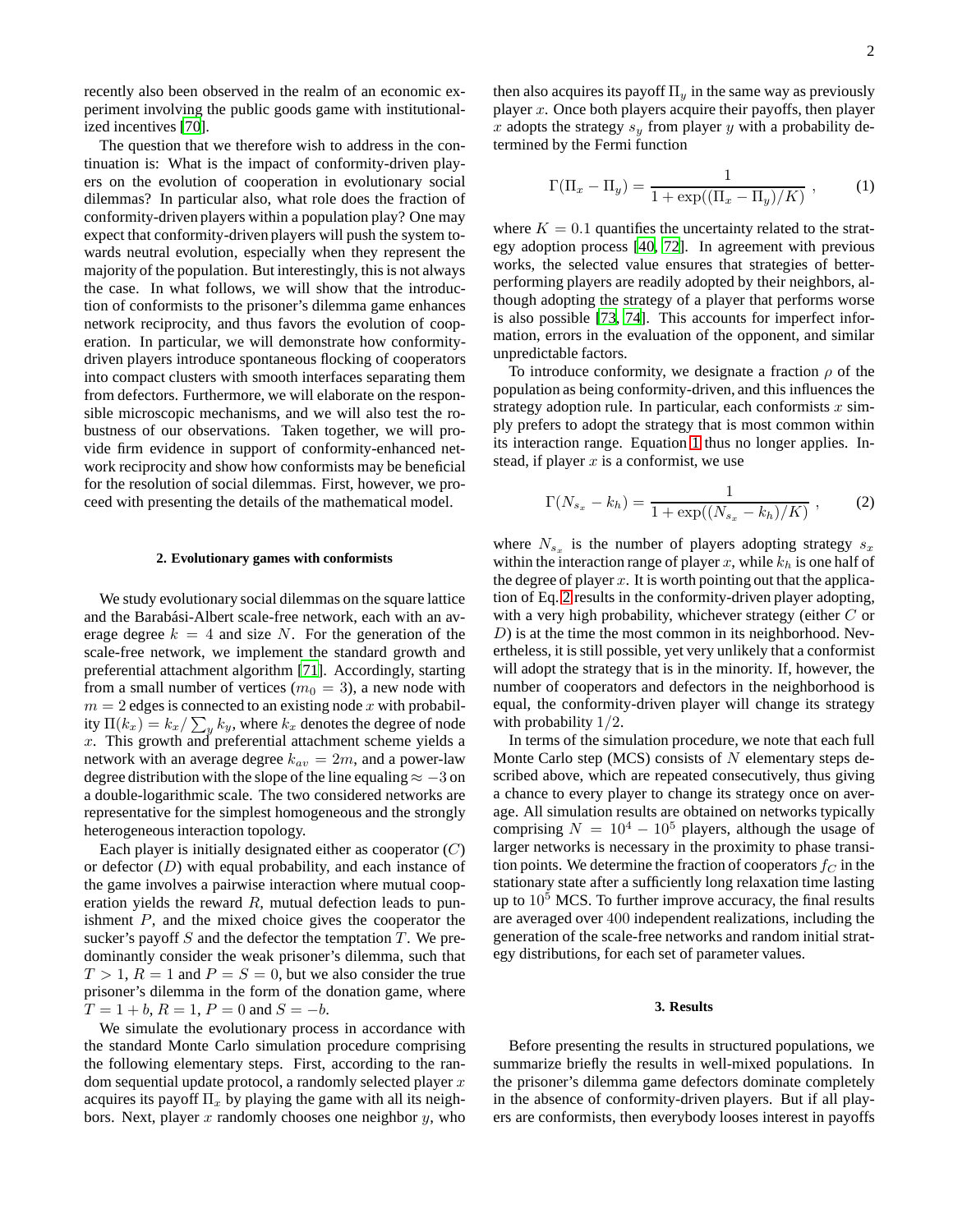

<span id="page-2-0"></span>FIG. 1: Evolution of cooperation in the weak prisoner's dilemma with conformity-driven players, as obtained on the square lattice in dependence on the temptation to defect  $T$  and the density of conformists  $\rho$ . The color map encodes the stationary fraction of cooperators  $f_C$ . While, expectedly,  $f_C$  decreases with increasing  $T$ values, it can also be observed that the dependence of  $f_C$  on  $\rho$  is nonmonotonous, especially for intermediate values of  $T$ . The bellshaped outlay of  $f_C$  on  $\rho$  is due to conformity-enhanced network reciprocity as  $\rho > 0$  on the one hand, and the strategy-neutral relation of conformists in the absence of payoff-driven players at  $\rho = 1$ on the other hand.

and the evolution is simply a random drift. Consequently, the system may terminate into an all−C or an all−D phase, ultimately yielding an average fraction of cooperators  $f_C = 0.5$ . The intermediate region is more interesting, where two different cases have to be considered separately. If  $\rho < 0.5$ , the majority of players is still driven by payoffs, and the system thus eventually terminates into an all−D phase. If  $\rho > 0.5$ , however, the majority of players is conformity-driven, meaning that either an all−C or an all−D phase will ultimately emerge among them, thus giving rise to  $f_C = 0.5 \cdot \rho$ . In sum, in the low  $\rho$  region defectors always dominate, while in the high  $\rho$  region the average cooperation level can never exceed 0.5, and this regardless of the value of  $T$ .

In structured populations, the presence of conformitydriven players has significantly more unexpected and even counterintuitive consequences. We begin by presenting results obtained with the weak prisoner's dilemma on the square lattice. The color map presented in Fig. [1](#page-2-0) encodes the stationary fraction of cooperators  $f_C$  in dependence on the temptation to defect  $T$  and the fraction of conformity-driven players within the population  $\rho$ . It can be observed that the introduction of conformists is able to sustain cooperative behavior at values of  $T$  that are well beyond those reachable with traditional network reciprocity alone. More specifically, if the value of  $\rho$ is sufficiently large, cooperators are able to dominate in the population up to  $T \approx 1.5$ . In comparison, when conformists are absent, at  $\rho = 0$ , the maximally attainable level of cooperation is only  $f_C = 0.64$  at  $T = 1$ , and moreover, defectors dominate completely above  $T = 1.037$ .

A closer look at the results presented in Fig. [1](#page-2-0) reveals also that too many conformity-driven players could impair the evolution of cooperation because among them the evolution of strategies becomes neutral. Accordingly, at  $\rho = 1$  the population will terminate into a homogeneous all  $C$  or all  $D$  state with equal probability, thus yielding  $f_C = 0.5$  on average. Together with the upward trend in  $f_C$  as  $\rho$  increases above zero, the neutral strategy evolution at  $\rho = 1$  gives rise to a bell-shaped, nonmonotonous dependence of  $f_C$  on  $\rho$ , which is particularly pronounced at intermediate values of  $T$ . Based on the results presented in Fig. [1,](#page-2-0) we may thus conclude that it is beneficial for the whole society if the majority of the population consists of conformity-driven players. Nevertheless, a certain fraction of payoff-driven players is necessary to induce symmetry-breaking along the interfaces that separate competing strategy domains. The role of conformists is hence simply to homogenize the population locally, while the role of players seeking to maximize their payoffs is to reveal the long-term benefits of cooperation and thereby to guide the expansion of clusters in the socially desirable direction.

To illustrate the microscopic dynamics behind the described conformity-enhanced network reciprocity, we show in Fig. [2](#page-3-0) a series of characteristic strategy distributions that describe the time evolution of the game from a random initial state. For clarity, we use different colors not only for cooperators (blue) and defectors (red), but also for distinguishing conformitydriven (pale) and payoff-driven (dark) players. From the outset, defectors spread very efficiently, and indeed only a small flock of cooperators is able to survive (panel b). The compact cluster protects the cooperators from extinction, and this is in fact a very typical time evolution for an evolutionary game that is contested in a structured population. What distinguishes this cluster from an ordinary cluster that would be due solely to network reciprocity is its smooth interface that separates the competing domains. In fact, the dynamics between conformity-driven players is conceptually similar to the so-called majority-voter model [\[75](#page-7-11)]. It is easy to see that the larger the fraction of conformity-driven players the smoother the interface between the competing domains. Put differently, the propensity of players to comply introduces an effective surface tension around cooperative clusters that is completely absent in traditional voter models, where rough interfaces and slow coarsening are common [\[76\]](#page-7-12). Evidently, due to the neutral strategy evolution among conformists, the conformityinduced homogenization alone is just a double-edge sword, but payoff-driven players brake the symmetry in favor of cooperation.

When payoff-driven players are rare, the symmetrybreaking due to them can be analyzed in more detail by zooming in on the most likely elementary steps along the interface that separates cooperators and defectors, as shown in the inset of Fig. [3.](#page-3-1) In the absence of payoff-driven players (dark colors) the most stable interface separating conformity-driven players (pale colors) is a straight line where the most likely change happens at a step. The position of this step propagates randomly until a payoff-driven player is encountered, at which point imitation becomes a possibility. The most probable elementary steps are depicted in the inset of Fig. [3.](#page-3-1) As noted,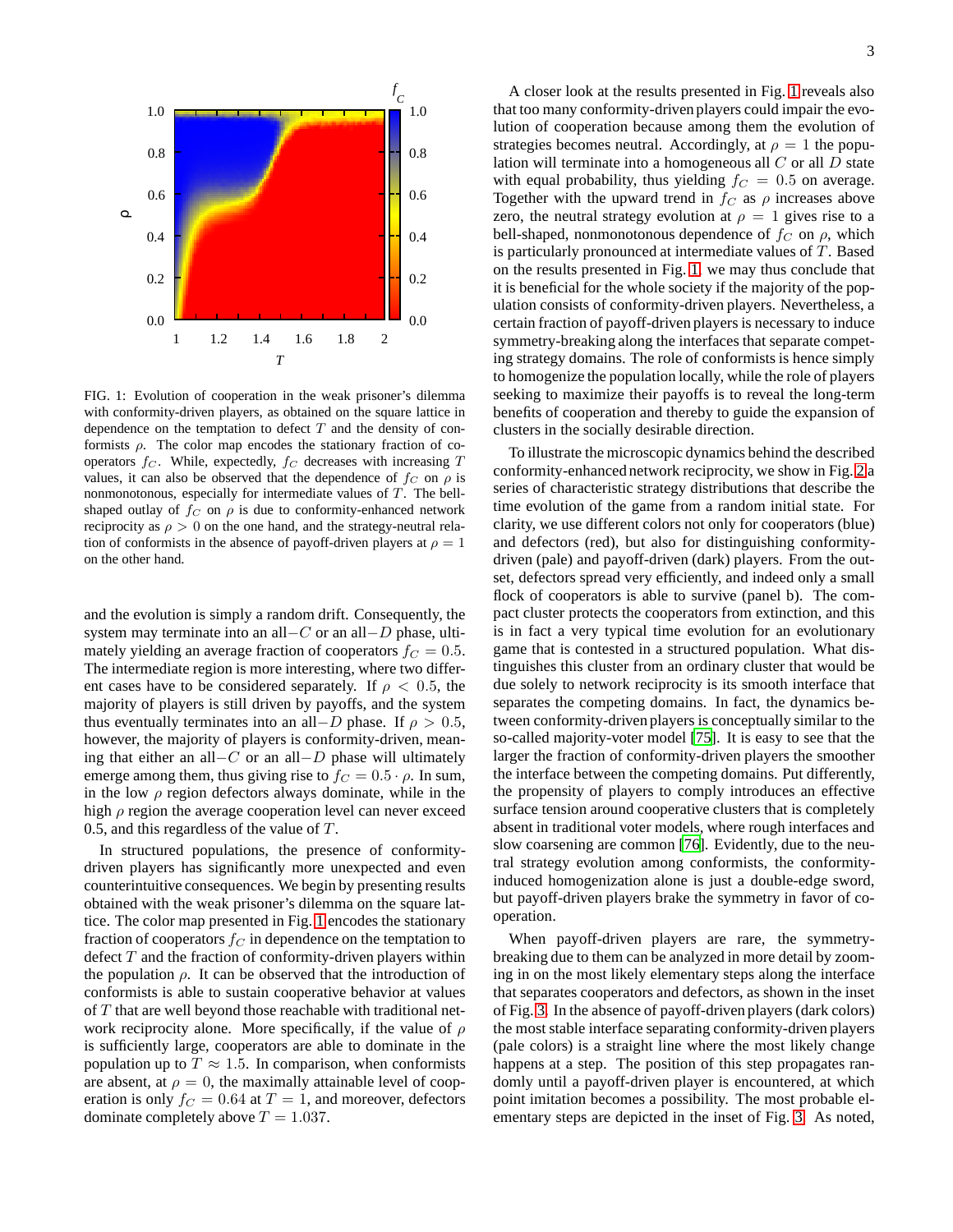

<span id="page-3-0"></span>FIG. 2: Evolution of cooperation from a random initial state under the influence of conformity. Depicted are characteristic spatial patterns, as obtained with the weak prisoner's dilemma game on a square lattice using  $T = 1.45$  and  $\rho = 0.81$ . Payoff-driven cooperators (defectors) are depicted dark blue (dark red), while conformitydriven cooperators (defectors) are depicted bright blue (pale red). Starting from a random initial state (panel a), conformity-driven players introduce spontaneous flocking of cooperators into compact clusters with smooth interfaces separating them from defectors (panel b). Payoff-driven players subsequently reveal the long-term benefits of cooperation and the cluster grows, all the while maintaining surface tension and thus a smooth interface (panel c). The effectiveness of this conformity-enhanced network reciprocity eventually propels cooperators to near-complete dominance (panel d). For clarity, we have here used a small square lattice with linear size  $L = 100$ .

conformity-driven players at the step, marked by tilted lines, are able to change their strategy with probability 1/2. More interestingly, payoff-driven players are able to adopt another strategy, yet they cannot pass their strategy by utilizing their "success" because neighboring conformity-driven players do not care about higher payoffs. Accordingly, the most probable invasions are only those marked by white arrows. By summing up these elementary processes, we can estimate the time variation of the fraction of cooperators according to

<span id="page-3-2"></span>
$$
\frac{\Delta f_C}{\Delta t} = \left(\Gamma(2T - 3R) - \frac{1}{2}\right) + \left(\frac{1}{2} - \Gamma(2R - 2T)\right), \tag{3}
$$

where the  $\Gamma$  function is defined as in Eq. [1.](#page-1-0) We plot  $\frac{\Delta f_C}{\Delta t}$  in dependence on the temptation to defect in Fig. [3.](#page-3-1) The result suggests that cooperation will spread below a threshold value, even if  $T > R$ , as a consequence of the broken symmetry described above. Indeed, this simple approximation is able to explain why there is a relatively sharp transition between the full C and the full D evolutionary outcome in the high  $\rho$ region (see Fig. [1\)](#page-2-0).



<span id="page-3-1"></span>FIG. 3: The inset features a schematic presentation of two typical interfaces that separate competing domains when payoff-driven players (dark colors) are rare. In the complete absence of such players, conformity-driven players (pale colors) would build perfectly smooth (straight) interfaces. In their presence, however, the interfaces might be modified by the most likely elementary steps, which are marked in the figure as follows: those conformity-driven players who are at the edge of a moving interface (marked by tilted-line boxes) can change their strategy with probability  $1/2$ , while payoff-driven players are most likely to imitate a strategy along the direction of white arrows. These elementary steps determine the leading terms in Eq. [3.](#page-3-2) Main panel shows the time derivative of the fraction of cooperators density in dependence on  $T$ , according to Eq. [3,](#page-3-2) that is due solely to the above-mentioned elementary processes. It can be observed that only for  $T > 1.25$  the tide shifts in favor defectors.

We proceed by testing the robustness of conformityenhanced network reciprocity, first by considering an alternative formulation of the social dilemma. So far, to obtain results that are comparable with previous related works [\[77,](#page-7-13) [78\]](#page-7-14), we have focused on the weak prisoner's dilemma, which does not constitute the most adverse conditions for the successful evolution of cooperation since the punishment for mutual defection and the suckers payoff are equal ( $P = S = 0$ ). To amend this, we consider the donation game, where the payoff ranking  $T > R > P > S$  corresponds to the true prisoner's dilemma. The consideration of this game is all the more interesting because network reciprocity alone is virtually unable to sustain cooperation under such testing circumstances [\[39\]](#page-6-6). As for the weak prisoner's dilemma in Fig. [1,](#page-2-0) for the donation game too we present a color map that encodes the stationary fraction of cooperators  $f_C$  in dependence on the temptation to defect T and the fraction of conformity-driven players  $\rho$  in Fig. [4.](#page-4-0) It can be observed that, even in the most challenging social dilemma, conformity-enhanced network reciprocity is able to ensure widespread dominance of cooperators at remarkably high values of T, as long as the value of  $\rho$  is sufficiently large. However, as  $\rho \rightarrow 1$ , the lack of payoff-driven players introduces the status quo among conformity-driven players, and again the average fraction of cooperators drops to  $f_C \approx 0.5$ and thus gives rise to the bell-shaped, nonmonotonous dependence of  $f_C$  on  $\rho$ .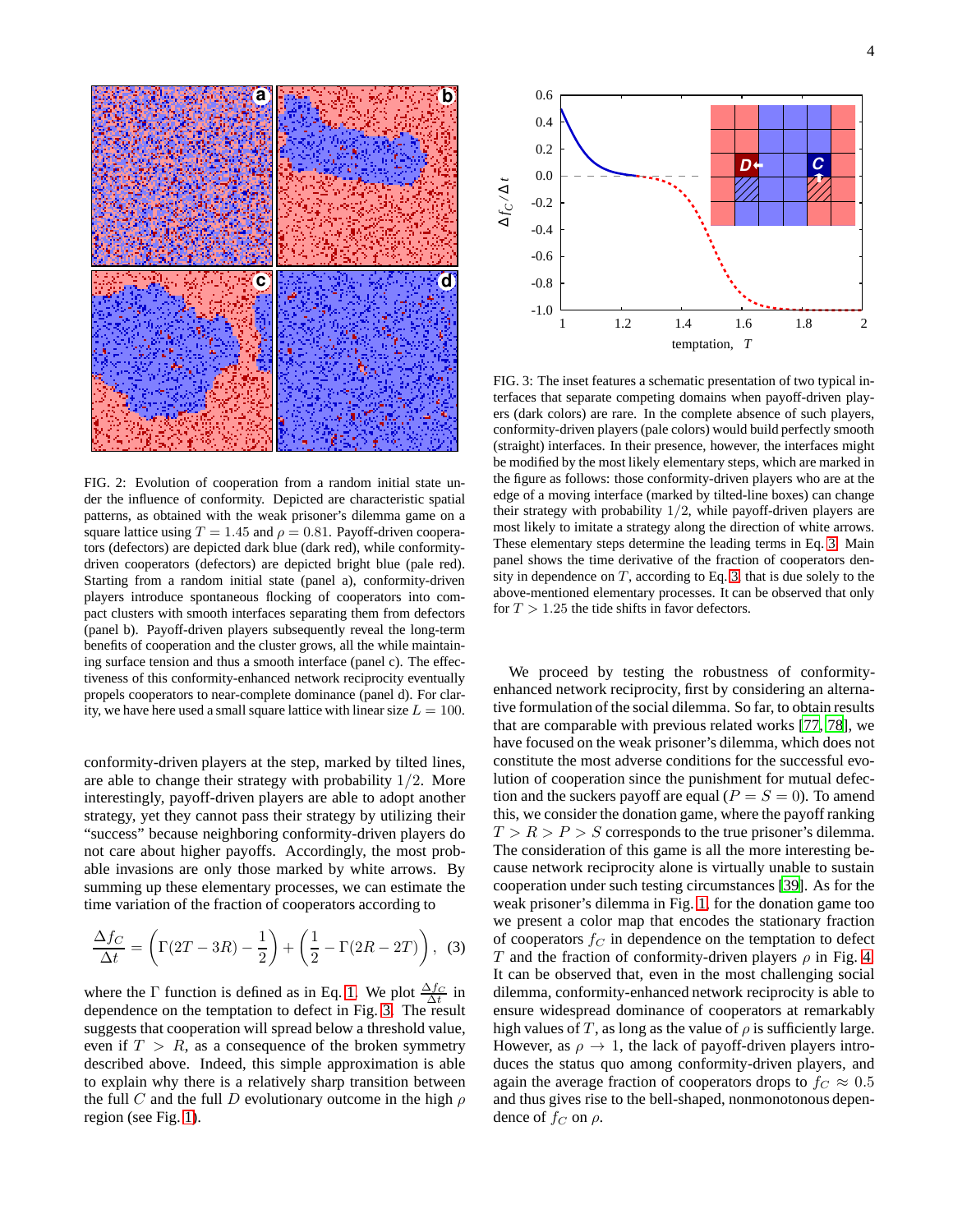

<span id="page-4-0"></span>FIG. 4: Evolution of cooperation in the donation game (true prisoner's dilemma) with conformity-driven players, as obtained on the square lattice in dependence on the temptation to defect  $T$  and the density of conformists  $\rho$ . The color map encodes the stationary fraction of cooperators  $f_C$ . Results are qualitatively similar to those presented in Fig. [1](#page-2-0) for the weak prisoner's dilemma game, thereby confirming the robustness of the enhanced network reciprocity to variations in the contested social dilemma. It is also worth noting that network reciprocity alone is practically unable to sustain cooperation in the donation game if  $T > 1$ , which indicates that the identified conformity-enhanced network reciprocity works well even under the most testing conditions.

Lastly, we explore the robustness of conformity-enhanced network reciprocity to changes in the topology of the interaction network. Since the square lattice is representative for regular, homogeneous interaction networks, the most interesting test involves considering the highly heterogeneous scalefree network. First, we have to emphasize that the consideration of absolute payoffs on strongly heterogeneous networks already provides ample support to network reciprocity, in particular by ensuring homogeneous strategy "clouds" around hubs [\[22,](#page-6-22) [47\]](#page-6-11). The introduction of conformity-driven players is therefore either negligible or even negative. Namely, if a defective hub is designated as conformity-driven, then it is almost impossible to revert its strategy to cooperation because the large number of like-minded defective followers will always assure the hub it already conforms perfectly with the neighborhood. Since previous research has highlighted the main cooperator-promoting mechanism on scale-free networks is based on the fact that defective hubs eventually become weak and thus vulnerable to strategy change [\[40](#page-6-7)], the introduction of conformists can be a notable drawback because this key mechanism becomes disabled.

However, since the application of absolute, cumulative payoffs on strongly heterogeneous interaction networks already raised questions during the early stages of research on this subject [\[79](#page-7-15)[–81](#page-7-16)], in particular in the sense that a player might be unable to maintain a large number of connections for free, the application of degree-normalized payoffs was proposed. It was shown that the application of such payoffs erases the abil-



<span id="page-4-1"></span>FIG. 5: Evolution of cooperation in the weak prisoner's dilemma with conformity-driven players, as obtained on the scale-free network in dependence on the temptation to defect  $T$  and the density of conformists  $\rho$ . The color map encodes the stationary fraction of cooperators  $f_C$ . The change in the topology of the interaction network also leaves the results qualitatively unaffected, thus further corroborating the robustness of the identified conformity-enhanced network reciprocity. Importantly, we have here applied degree-normalized payoffs. If absolute payoffs are applied on strongly heterogeneous networks, then the heterogeneity alone provides the maximal support to network reciprocity, and hence the impact of conformity is either negligible or even slightly negative (not shown).

ity of heterogeneous networks to sustain large homogenous cooperative clusters around hubs, and that the cooperation levels return to those observed earlier on regular networks and lattices. With this, we arrive yet again at conditions where the presence of conformity-driven players might help cooperation significantly, and indeed the results presented in Fig. [5](#page-4-1) fully confirm this expectation. All qualitative features remain the same as by the consideration of the weak prisoner's dilemma and the donation game on the square lattice (compare with Figs. [1](#page-2-0) and [4\)](#page-4-0), and with this we conclude that conformityenhanced network reciprocity is also robust against variations of the interaction network as long as degree-normalized payoffs are applied.

## **4. Discussion**

We have studied the evolution of cooperation in social dilemmas where a fraction of the population has been designated as being driven by conformity rather than payoff maximization. Unlike in traditional evolutionary game theory, these conformists are no longer concerned with maximizing their payoffs by selecting the most promising strategy for future interactions. Instead, conformity-driven players simply adopt whichever strategy is most common within their interaction range at any given time. We have shown that the presence of conformity-driven players enhances network reciprocity, and thus aids the favorable resolution of social dilemmas. The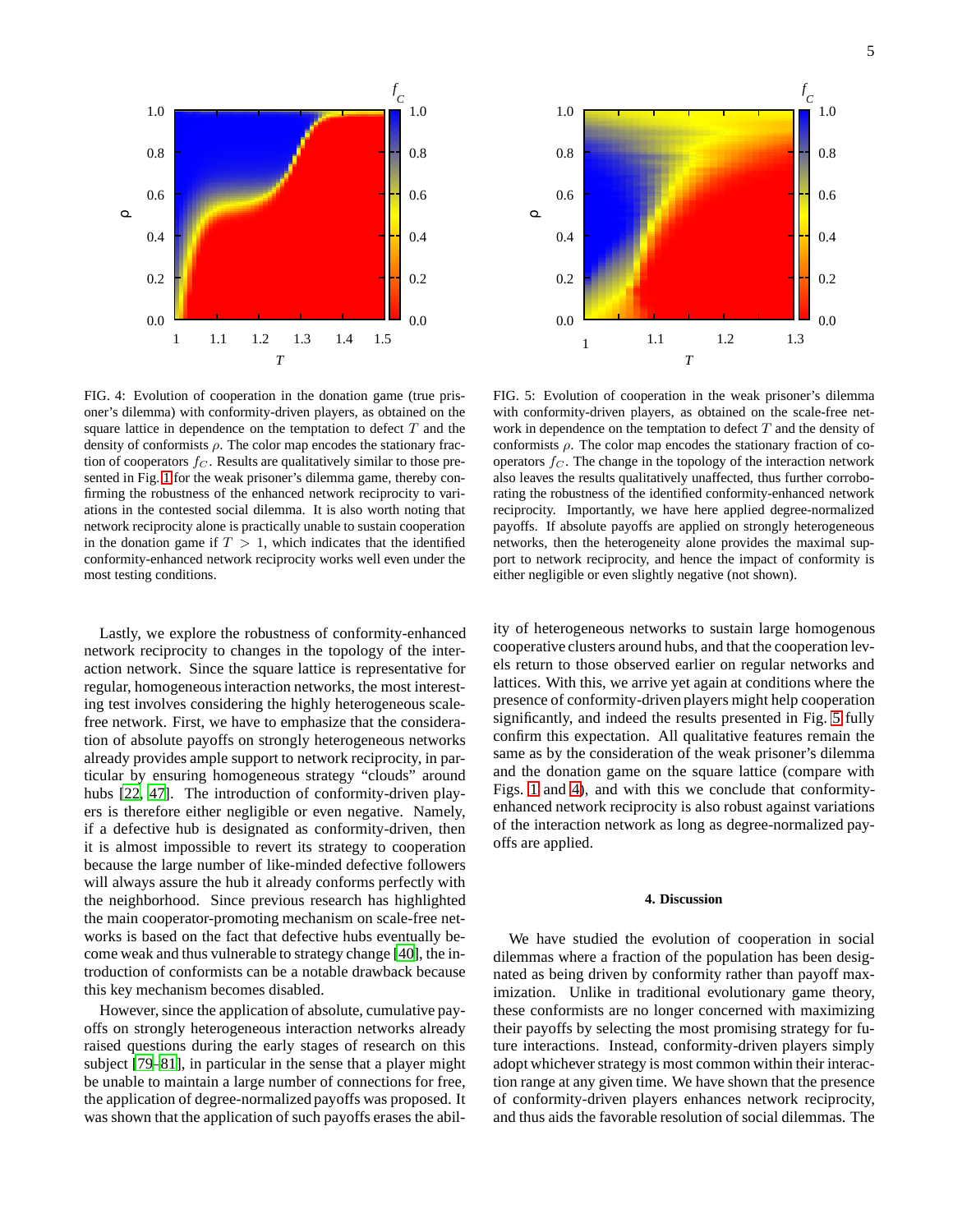effectiveness of conformity to do so, however, depends on the fraction of conformists within the population. If the later are neither too rare nor too common, the flocking of cooperators into compact clusters with smooth interfaces emerges spontaneously. But since the strategy preference among conformists is neutral, a certain fraction of payoff-driven players is necessary to induce symmetry-breaking along the interfaces that separate competing domains. Based on this, we have demonstrated that cooperative clusters are able to expand past the boundaries imposed by traditional network reciprocity, in particular because the dynamics between conformity-driven players is conceptually similar to the so-called majority-voter model [\[75](#page-7-11)]. We have emphasized that the larger the fraction of conformity-driven players, the smoother the interface between the competing domains. In other words, the tendency of conformist to blend in introduces an effective surface tension that does not exist in traditional voter model where rough interface and slow coarsening can be observed [\[76\]](#page-7-12).

We have shown that the newly identified mechanism is robust to variations of the contested social dilemma, and that it works even under the most testing conditions where traditional network reciprocity completely fails to sustain cooperative behavior. Moreover, we have shown that conformity promotes cooperation regardless of the properties of the interaction network, as long as degree-normalized payoffs are applied. If absolute payoffs are applied on strongly heterogeneous networks, then the heterogeneity alone provides the maximal support to network reciprocity, and hence the impact of conformity-driven players is either negligible or even negative. If namely by chance a defective hub is designated as conformity-driven, then it is almost impossible to revert its strategy to cooperation, and this thus disables the key mechanism that ensures elevated levels of cooperation in heterogeneous networks [\[40\]](#page-6-7).

The presented research has been motivated by the fact that payoff maximization alone is often not the primary goal of social interactions. Unlike interactions among simpler forms of life, interactions among humans and social animals are often driven by a desire to belong or to "fit in" [\[14\]](#page-5-6). To conform is

thereby simply a frequently used way for achieving this goal, and it is interesting and to a degree counterintuitive to discover that conformity may actually promote the evolution of cooperation. Our results of course take nothing away from payoff maximization as an apt and in fact comprehensive motivator of interactions among bacteria, plants and viruses, but they do suggest that conformity might had an evolutionary origin in as far as it furthers prosocial behavior. Furthermore, in addition to possible emotional origins of being a conformist, there might be cases when this preference is actually a payoffmaximizing strategy (by avoiding punishment, for instance). Hence conformism may be a good heuristic in social decision making [\[82,](#page-7-17) [83\]](#page-7-18).

We conclude by noting that our model is just an initial step towards the introduction of "multi-target" evolutionary games, which ought to properly take into account the diversity of not only the applied strategies, but also the diversity of individual targets one may hope to achieve by adopting them. An interesting direction for future research might involve players being able to change their motivation over time, for example through "cultural transmission" [\[68](#page-7-4)]. Relative times scales in evolutionary dynamics [\[84](#page-7-19)] could also play an important role, in the sense that the typical time for "motivational change" might be different from the typical time in which players change their strategy. To explore the consequences of these options appears to be an exciting venture with many relevant implications, and we hope that this paper will motivate further research along this line in the near future.

### **Acknowledgments**

This research was supported by the Hungarian National Research Fund (Grant K-101490), the Slovenian Research Agency (Grant P5-0027), and by the Deanship of Scientific Research, King Abdulaziz University (Grant 76-130-35- HiCi).

- <span id="page-5-0"></span>[1] Castellano, C., Fortunato, S., and Loreto, V. Statistical physics of social dynamics. *Rev. Mod. Phys.* **81**, 591–646 (2009).
- [2] Havlin, S., Kenett, D. Y., Ben-Jacob, E., Bunde, A., Hermann, H., Kurths, J., Kirkpatrick, S., Solomon, S., and Portugali, J. Challenges of network science: Applications to infrastructures, climate, social systems and economics. *Eur. J. Phys. Special Topics* **214**, 273–293 (2012).
- [3] Rand, D. A. and Nowak, M. A. Human cooperation. *Trends in Cognitive Sciences* **17**, 413–425 (2013).
- [4] Helbing, D. Globally networked risks and how to respond. *Nature* **497**, 51–59 (2013).
- <span id="page-5-1"></span>[5] Kivelä, M., Arenas, A., Barthelemy, M., Gleeson, J. P., Moreno, Y., and Porter, M. A. Multilayer networks. *J. Comp. Net.* **2**, 203–271 (2014).
- <span id="page-5-2"></span>[6] Wilson, E. O. *Sociobiology - The New Synthesis*. Harvard University Press, Cambridge, (2000).
- <span id="page-5-3"></span>[7] Bentley, R. A., Earls, M., and O'Brien, M. J. *I'll Have What*

*She's Having: Mapping Social Behavior*. M.I.T. Press, (2011).

- <span id="page-5-4"></span>[8] Maynard Smith, J. *Evolution and the Theory of Games*. Cambridge University Press, Cambridge, U.K., (1982).
- [9] Weibull, J. W. *Evolutionary Game Theory*. MIT Press, Cambridge, MA, (1995).
- [10] Hofbauer, J. and Sigmund, K. *Evolutionary Games and Population Dynamics*. Cambridge University Press, Cambridge, U.K., (1998).
- [11] Mesterton-Gibbons, M. *An Introduction to Game-Theoretic Modelling, 2nd Edition*. American Mathematical Society, Providence, RI, (2001).
- [12] Nowak, M. A. *Evolutionary Dynamics*. Harvard University Press, Cambridge, MA, (2006).
- <span id="page-5-5"></span>[13] Sigmund, K. *The Calculus of Selfishness*. Princeton University Press, Princeton, NJ, (2010).
- <span id="page-5-6"></span>[14] Fiske, S. T. *Social Beings: Core Motives in Social Psychology*. John Wiley & Sons, New York, (2009).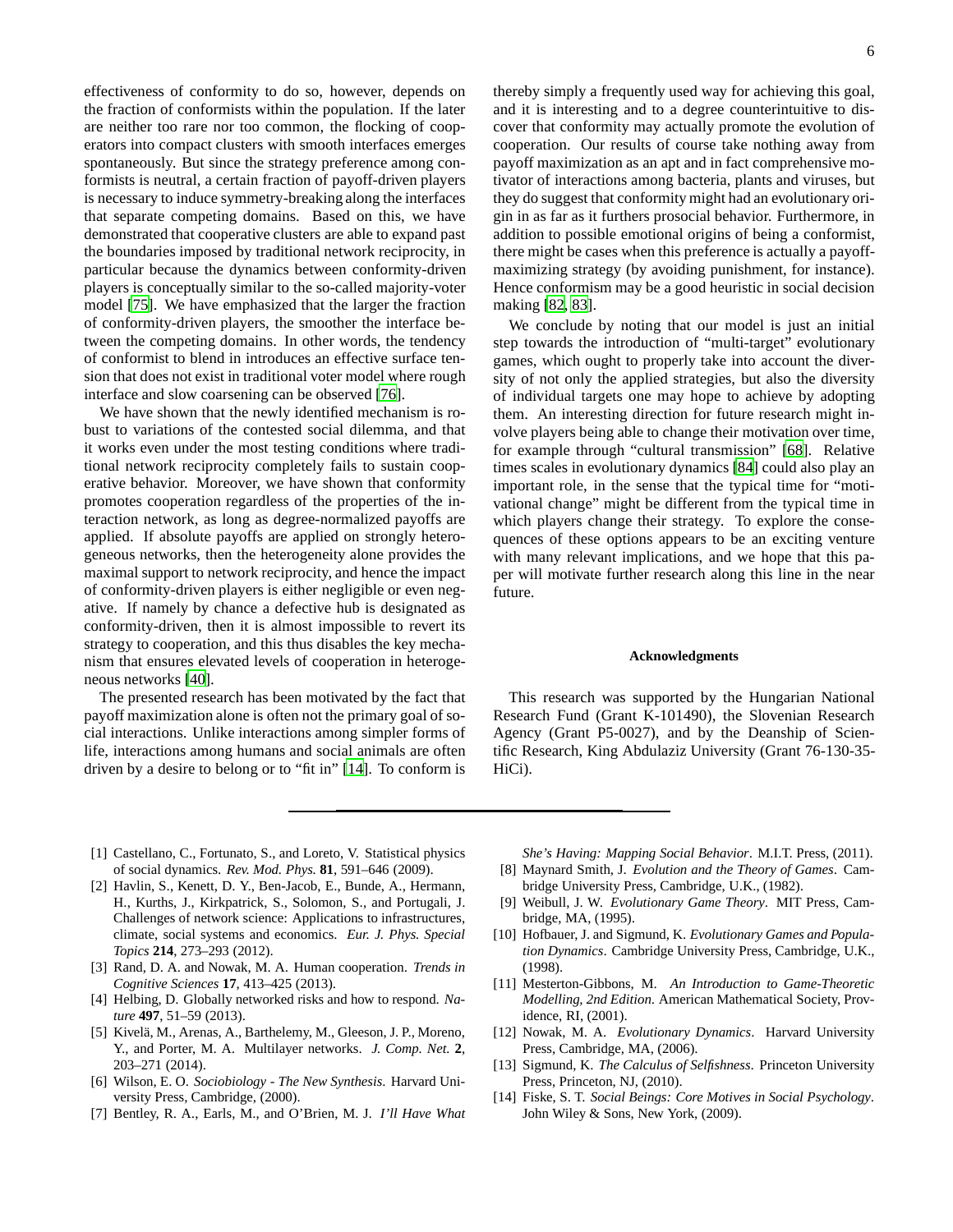- <span id="page-6-0"></span>[15] Griffin, A. S., West, S. A., and Buckling, A. Cooperation and competition in pathogenic bacteria. *Nature* **430**, 1024–1027 (2004).
- <span id="page-6-1"></span>[16] Biernaskie, J. M. Evidence for competition and cooperation among climbing plants. *Proc. R. Soc. B* **278**, 1989–1996 (2010).
- <span id="page-6-2"></span>[17] Turner, P. E. and Chao, L. Prisoner's dilemma in an RNA virus. *Nature* **398**, 441–443 (1999).
- <span id="page-6-3"></span>[18] Fudenberg, D. and Maskin, E. The folk theorem in repeated games with discounting and incomplete information. *Econometrica* **54**, 533–554 (1986).
- [19] Nowak, M. A. and Sigmund, K. A strategy of win-stay, loseshift that outperforms tit-for-tat in the prisoner's dilemma game. *Nature* **364**, 56–58 (1993).
- [20] Imhof, L. A., Fudenberg, D., and Nowak, M. A. Evolutionary cycles of cooperation and defection. *Proc. Natl. Acad. Sci. USA* **102**, 10797–10800 (2005).
- [21] Fu, F., Liu, L.-H., and Wang, L. Evolutionary prisoner's dilemma on heterogeneous Newman-Watts small-world network. *Eur. Phys. J. B* **56**, 367–372 (2007).
- <span id="page-6-22"></span>[22] Gómez-Gardeñes, J., Campillo, M., Floría, L. M., and Moreno, Y. Dynamical organization of cooperation in complex networks. *Phys. Rev. Lett.* **98**, 108103 (2007).
- [23] Cheng, H., Dai, Q., Li, H., Zhu, Y., Zhang, M., and Yang, J. Payoff-related migration enhances cooperation in the prisoner's dilemma game. *New J. Phys.* **13**, 043032 (2011).
- [24] Fu, F., Hauert, C., Nowak, M. A., and Wang, L. Reputationbased partner choice promotes cooperation in social networks. *Phys. Rev. E* **78**, 026117 (2008).
- [25] Rong, Z., Wu, Z.-X., and Wang, W.-X. Emergence of cooperation through coevolving time scale in spatial prisoner's dilemma. *Phys. Rev. E* **82**, 026101 (2010).
- [26] Laird, R. A. Evolutionary strategy dynamics for tag-based cooperation and defection in the spatial and aspatial snowdrift game. *Int. J. Bifur. Chaos* **22**, 1230039 (2012).
- [27] Fu, F., Wu, T., and Wang, L. Partner switching stabilizes cooperation in coevolutionary prisoner's dilemma. *Phys. Rev. E* **79**, 036101 (2009).
- [28] Antonioni, A. and Tomassini, M. Network fluctuations hinder cooperation in evolutionary games. *PLoS ONE* **6**, e25555 (2011).
- <span id="page-6-20"></span>[29] Dai, Q., Li, H., Cheng, H., Li, Y., and Yang, J. Double-dealing behavior potentially promotes cooperation in evolutionary prisoner's dilemma games. *New J. Phys.* **12**, 113015 (2010).
- [30] Tanimoto, J., Brede, M., and Yamauchi, A. Network reciprocity by coexisting learning and teaching strategies. *Phys. Rev. E* **85**, 032101 (2012).
- [31] Press, W. and Dyson, F. Iterated prisoner's dilemma contains strategies that dominate any evolutionary opponent. *Proc. Natl. Acad. Sci. USA* **109**, 10409–10413 (2012).
- [32] Sun, J.-T., Wang, S.-J., Huang, Z.-G., Yang, L., Do, Y., and Wang, Y.-H. Effect of information transmission on cooperative behavior. *New J. Phys.* **12**, 063034 (2010).
- [33] Hilbe, C., Nowak, M., and Sigmund, K. Evolution of extortion in iterated prisoner's dilemma games. *Proc. Natl. Acad. Sci. USA* **110**, 6913–6918 (2013).
- [34] Wu, T., Fu, F., Dou, P., and Wang, L. Social influence promotes cooperation in the public goods game. *Physica A* **413**, 86–93 (2014).
- [35] Szolnoki, A. and Perc, M. Evolution of extortion in structured populations. *Phys. Rev. E* **89**, 022804 (2014).
- [36] Rong, Z., Wu, Z.-X., and Chen, G. Coevolution of strategyselection time scale and cooperation in spatial prisoner's dilemma game. *EPL* **102**, 68005 (2013).
- <span id="page-6-4"></span>[37] Wu, J., Hou, Y., Jiao, L., and Li, H. Community structure in-

hibits cooperation in the spatial prisoner's dilemma. *Physica A* **412**, 169–179 (2014).

- <span id="page-6-5"></span>[38] Nowak, M. A. Five rules for the evolution of cooperation. *Science* **314**, 1560–1563 (2006).
- <span id="page-6-6"></span>[39] Nowak, M. A. and May, R. M. Evolutionary games and spatial chaos. *Nature* **359**, 826–829 (1992).
- <span id="page-6-7"></span>[40] Szabó, G. and Fáth, G. Evolutionary games on graphs. *Phys. Rep.* **446**, 97–216 (2007).
- [41] Roca, C. P., Cuesta, J. A., and Sánchez, A. Evolutionary game theory: Temporal and spatial effects beyond replicator dynamics. *Phys. Life Rev.* **6**, 208–249 (2009).
- <span id="page-6-19"></span>[42] Perc, M. and Szolnoki, A. Coevolutionary games – a mini review. *BioSystems* **99**, 109–125 (2010).
- [43] Perc, M., Gómez-Gardeñes, J., Szolnoki, A., and Floría and Y. Moreno, L. M. Evolutionary dynamics of group interactions on structured populations: a review. *J. R. Soc. Interface* **10**, 20120997 (2013).
- <span id="page-6-8"></span>[44] Szolnoki, A., Mobilia, M., Jiang, L.-L., Szczesny, B., Rucklidge, A. M., and Perc, M. Cyclic dominance in evolutionary games: a review. *J. R. Soc. Interface* **11**, 20140735 (2014).
- <span id="page-6-9"></span>[45] Abramson, G. and Kuperman, M. Social games in a social network. *Phys. Rev. E* **63**, 030901(R) (2001).
- <span id="page-6-10"></span>[46] Kim, B. J., Trusina, A., Holme, P., Minnhagen, P., Chung, J. S., and Choi, M. Y. Dynamic instabilities induced by asymmetric influence: Prisoner's dilemma game in small-world networks. *Phys. Rev. E* **66**, 021907 (2002).
- <span id="page-6-11"></span>[47] Santos, F. C. and Pacheco, J. M. Scale-free networks provide a unifying framework for the emergence of cooperation. *Phys. Rev. Lett.* **95**, 098104 (2005).
- <span id="page-6-12"></span>[48] Santos, F. C., Pacheco, J. M., and Lenaerts, T. Evolutionary dynamics of social dilemmas in structured heterogeneous populations. *Proc. Natl. Acad. Sci. USA* **103**, 3490–3494 (2006).
- <span id="page-6-13"></span>[49] Ebel, H. and Bornholdt, S. Coevolutionary games on networks. *Phys. Rev. E* **66**, 056118 (2002).
- <span id="page-6-14"></span>[50] Zimmermann, M. G., Eguíluz, V. M., and San Miguel, M. Coevolution of dynamical states and interactions in dynamic networks. *Phys. Rev. E* **69**, 065102(R) (2004).
- <span id="page-6-15"></span>[51] Lee, S., Holme, P., and Wu, Z.-X. Emergent hierarchical structures in multiadaptive games. *Phys. Rev. Lett.* **106**, 028702 (2011).
- <span id="page-6-16"></span>[52] Gómez-Gardeñes, J., Romance, M., Criado, R., Vilone, D., and Sánchez, A. Evolutionary games defined at the network mesoscale: The public goods game. *Chaos* **21**, 016113 (2011).
- <span id="page-6-17"></span>[53] Wang, Z., Szolnoki, A., and Perc, M. Evolution of public cooperation on interdependent networks: The impact of biased utility functions. *EPL* **97**, 48001 (2012).
- [54] Wang, Z., Szolnoki, A., and Perc, M. Interdependent network reciprocity in evolutionary games. *Sci. Rep.* **3**, 1183 (2013).
- [55] Wang, Z., Szolnoki, A., and Perc, M. Optimal interdependence between networks for the evolution of cooperation. *Sci. Rep.* **3**, 2470 (2013).
- [56] Jiang, L.-L. and Perc, M. Spreading of cooperative behaviour across interdependent groups. *Sci. Rep.* **3**, 2483 (2013).
- <span id="page-6-18"></span>[57] Szolnoki, A. and Perc, M. Information sharing promotes prosocial behaviour. *New J. Phys.* **15**, 053010 (2013).
- <span id="page-6-21"></span>[58] Pacheco, J. M., Traulsen, A., and Nowak, M. A. Coevolution of strategy and structure in complex networks with dynamical linking. *Phys. Rev. Lett.* **97**, 258103 (2006).
- [59] Fu, F. and Wang, L. Coevolutionary dynamics of opinions and networks: From diversity to uniformity. *Phys. Rev. E* **78**, 016104 (2008).
- [60] Zhang, J., Wang, W.-Y., Du, W.-B., and Cao, X.-B. Evolution of cooperation among mobile agents with heterogenous view radius. *Physica A* **390**, 2251–2257 (2011).